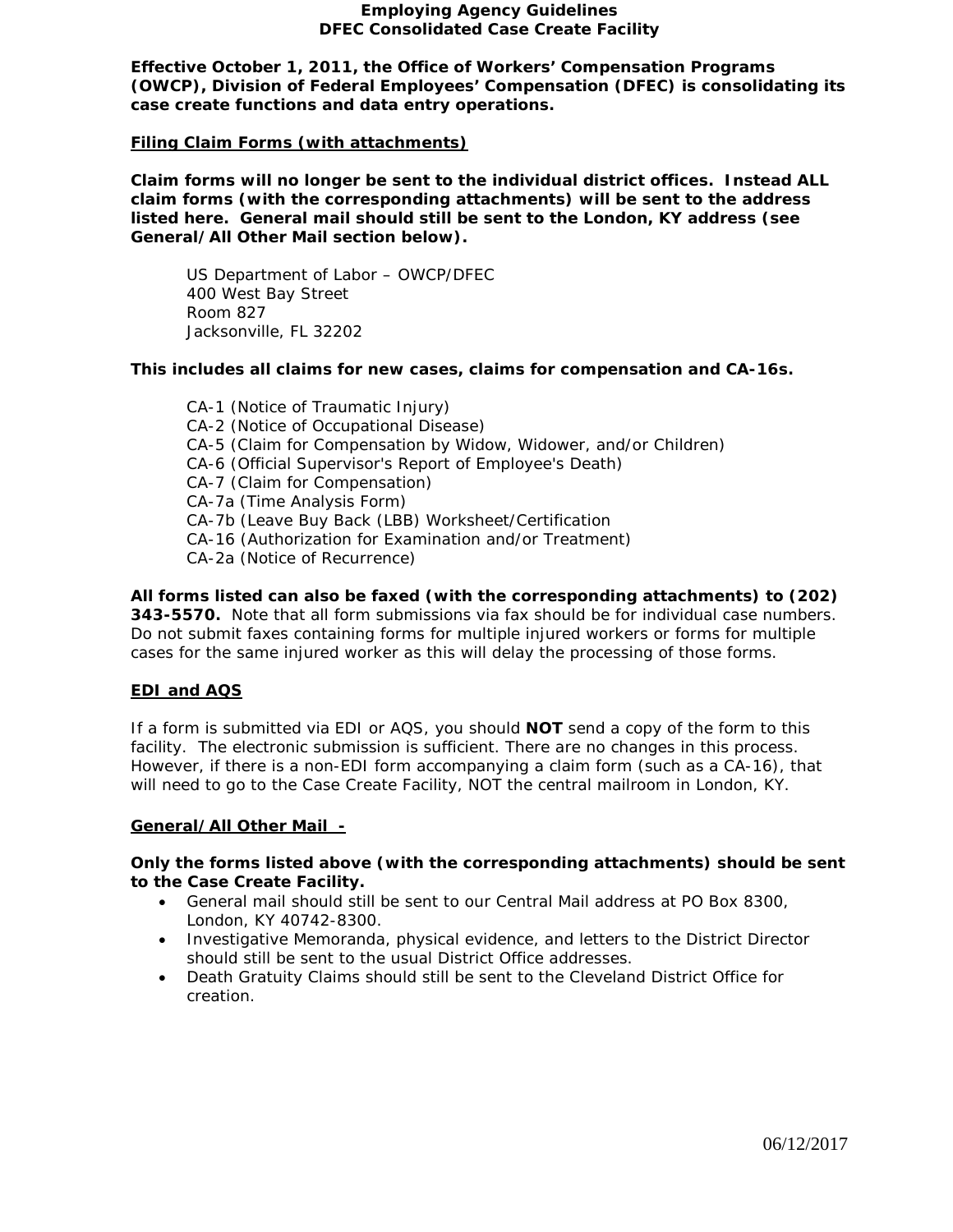## **Receipt of Case Numbers**

- New cases should be created within 2 business days of receipt, e.g. if a new claim is received on Tuesday, it should be created by Thursday.
- When a case is created, the injured worker will be notified by letter that a case has been created. The letter will provide the case number, the date of injury, the district office the case has been assigned to, and websites to obtain general information about OWCP.
- If a case is created based on the submission of a paper form, a postcard will also be sent to the Employing Agency. This postcard will include the new case number.
- The quickest way, however, to verify creation of a new case is to check the Agency Query System (AQS). The new case will show up in AQS the day AFTER it is created. Contact AQS-Help@dol.gov or visit the [AQS information page](http://www.dol.gov/owcp/dfec/regs/compliance/aqspage.htm) for information on obtaining access to AQS if you do not currently use this system.
- If a case has not been created within that timeframe, you can contact your individual District Office for assistance, not the Case Create facility.
- Even though the Case Create facility is located in close proximity to the Jacksonville District office, they are separate and distinct; therefore, do not call the Jacksonville District Office for information pertaining to the creation of cases. The Jacksonville District office has no access to the documentation received by the Case Create facility.
- Do not submit forms multiple times (e.g. once by fax and once by mail). This may result in creation of multiple cases for the same injury.

# **Timeliness**

- Any form received, by mail or by fax, in the Case Create facility by 9pm EST will be considered received on that day.
- Any form received, by mail or by fax, in the Case Create facility after 9pm EST will be considered received on the NEXT business day.
- If a form is received on a holiday or a weekend, the "received date" will be the next business day.
- If a form is received in the District Office, it will be sent to the Case Create facility by the District Office. The form, however, will not be considered "received" by OWCP until it is received by the Case Create facility in Jacksonville, FL.
- The "received date" for a form will not be altered due to submission of the form to an individual District Office.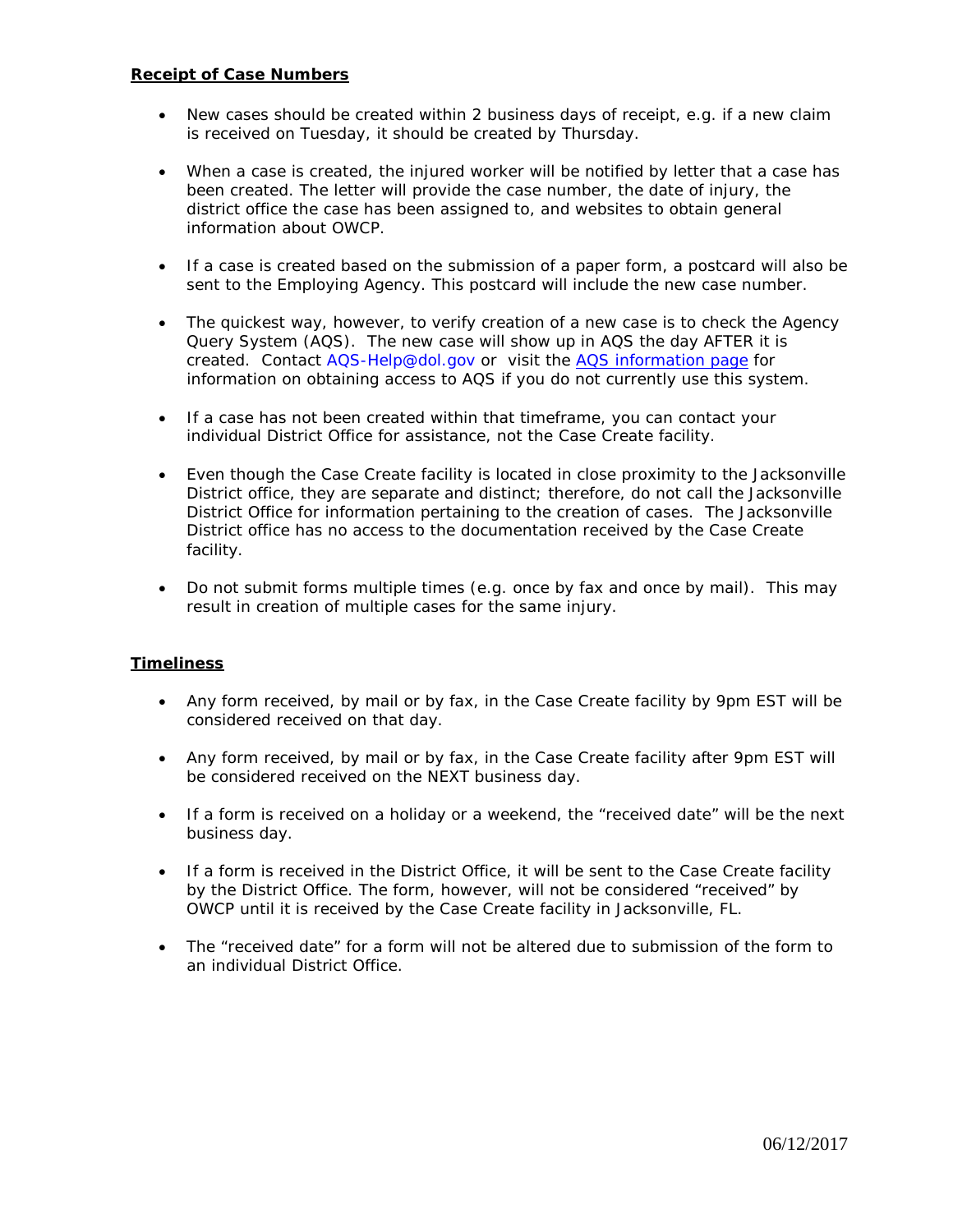#### **Required Information and Error Reporting**

- OWCP can most effectively process claims if ALL fields on the forms are completed; therefore, completion of the entire form prior to submission is expected. Please ensure paper form submissions are legible.
- While completion of every field is preferred, various pieces of information are **required** in order to create a case or process a claim for compensation. If a form is received without one of the required elements, it will be returned to the Employing Agency with a letter addressing the missing element(s). The Case Create facility will not call the Employing Agency to obtain the missing elements.
- When the form is then returned to the Case Create facility, the "received date" will be the date the form is submitted properly completed. The original "received date" will not be used since the form submitted on that date was incomplete.
- For new claims, the injured worker's home address determines case jurisdiction among the 12 district offices.
- Refer to the form specific charts for the required elements for each form.
- If a case is created with incorrect data (e.g., claimant name, SSN, DOB, address, chargeback code, etc.), the Employing Agency should contact the District Office with jurisdiction of the case for data correction.

# **District Office Contact**

- If you encounter an emergency situation where creation of a case is critical for the claimant's care and the CA-16 form itself is insufficient to cover the necessary treatment, contact the individual District Office for assistance. This should be done in true emergency situations only, e.g. a catastrophic motor vehicle accident where the injured worker's condition is life threatening.
- If there is one incident/exposure that involves multiple injured employees, contact the District Office to alert that office of the situation so that the District Office can monitor the creation of those cases. When submitting the claim forms to the Case Create Facility, however, submit them individually so that each claim is appropriately created.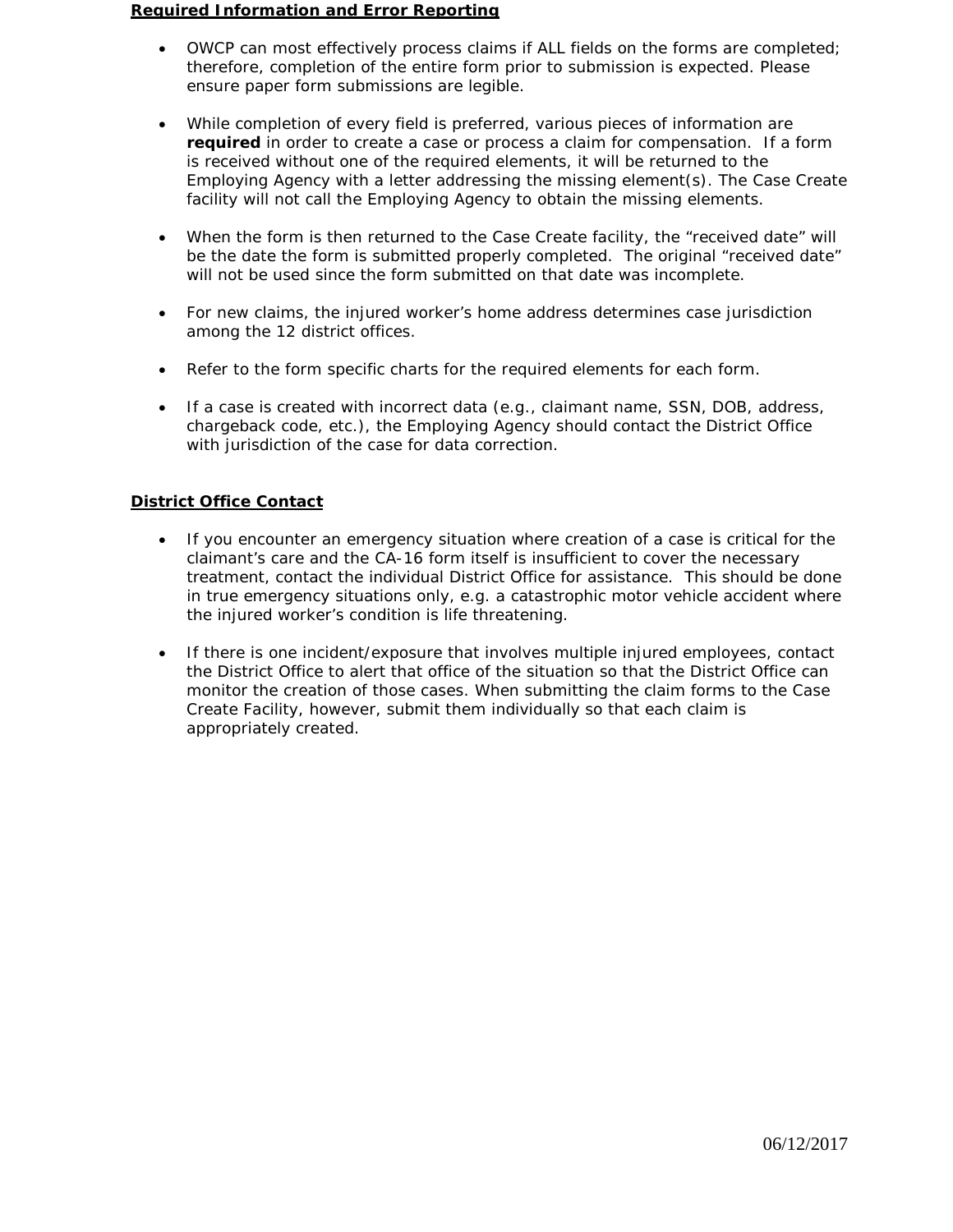#### **Required Information for Case Creation**

# **CA-1 (Notice of Traumatic Injury) CA-2 (Notice of Occupational Disease)**

| <b>Required Elements</b>               | $CA-1$     | $CA-2$     |
|----------------------------------------|------------|------------|
|                                        |            |            |
| Claimant's Name                        | Section 1  | Section 1  |
| Social Security Number                 | Section 2  | Section 2  |
| Date of Birth                          | Section 3  | Section 3  |
| <b>Claimant's Complete Address</b>     | Section 7  | Section 7  |
| Place of Injury                        | Section 9  | Section 10 |
| Date of Injury                         | Section 10 | Section 12 |
| Cause of Injury                        | Section 13 | Section 13 |
| Nature of Injury                       | Section 14 | Section 14 |
| Claimant Signature/Date                | Section 15 | Section 18 |
| Name and Address of the                | Section 17 | Section 19 |
| <b>Employing Agency</b>                |            |            |
| <b>OWCP Agency Code</b>                | Section 17 | Section 19 |
| <b>Claimant's Duty Station Address</b> | Section 18 | Section 20 |
| Date Notice Received                   | Section 23 | n/a        |
| Employing Agency Signature/Date        | Section 38 | Section 35 |
| <b>Filing Instructions</b>             | Section 39 | n/a        |

 Note – For every Address, be sure to include the Street/PO Box, City, State and Zip Code. If the country is other than the USA, the country should be included. If a piece of the address is missing, the form will be returned for completion.

 For new claims, the injured worker's home address determines case jurisdiction among the 12 district offices.

 $\triangleright$  CA-1 and CA-2 forms should be submitted no more than ten working days after receipt from the employee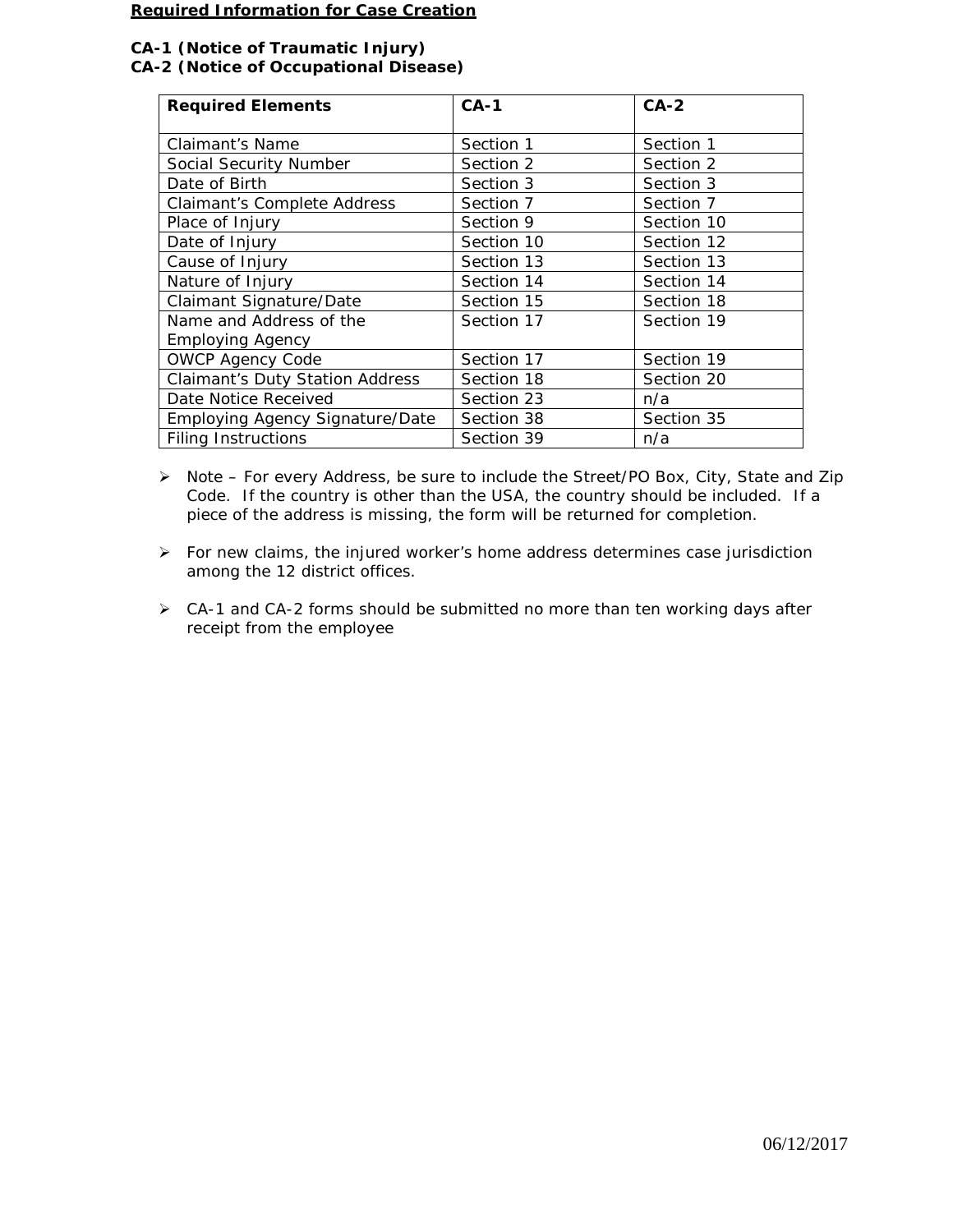#### **Required Information for Claims for Compensation**

# **CA-7 (Claim for Compensation)**

| <b>Required Elements</b>                         | $CA-7$     |
|--------------------------------------------------|------------|
| <b>Claimant's Name</b>                           | Section 1a |
| Claimant's Complete Address (including zip code) | Section 1b |
| <b>OWCP File Number</b>                          | Section 1c |
| <b>Compensation Claim Type</b>                   | Section 2  |
| Employee Signature/Date                          | Section 7  |
| <b>Employing Agency Signature/Date</b>           | Section 15 |

- Form CA-7a (Time Analysis Form) and Form CA-7b (Leave Buy Back (LBB) Worksheet/Certification) should be sent to the Case Create Facility with the corresponding Form CA-7.
- $\triangleright$  If a CA-7 form for wage loss or leave buy back is received directly from the claimant, without submission through the Employing Agency, it will be returned to the claimant (to the address on the CA-7) advising the claimant to submit the form through the Employing Agency.
- $\triangleright$  If a CA-7 form for schedule award is received directly from the claimant, without submission through the Employing Agency, it will be created in the system and placed into the case file for the Claims Examiner's review (since submission through the Employing Agency is not required if a CA-7 is already on file).
- $\triangleright$  Initial Claims for Compensation After COP As outlined in 20 CFR 10.111, if the employee is receiving COP, the Employing Agency should give Form CA-7 to the employee by the 30th day of the COP period and submit the form to OWCP by the 40th day of the COP period.
- $\triangleright$  Subsequent Claims for Compensation Consistent with the DFEC's regulations at 20 CFR 10.102, Form CA-7 should be submitted each two weeks, which is usually commensurate with the Employing Agency pay period, as long as disability continues or until the employee is otherwise instructed by our office. Note - DFEC cannot pay subsequent claims for compensation without verification of the work/leave status of that employee for the dates claimed, and this verification cannot be provided for future dates. It is recommended that CA-7 forms be submitted to DFEC at the end o f each pay period so that work/leave status can be verified for the entire two week period.
- $\triangleright$  If a subsequent CA-7 is received and the "from" date for the period claimed is a future date, the form will be returned to the agency by OWCP since there is no way to verify future leave status and none of the claimed period would be payable.
- If a subsequent CA-7 is submitted where the "to" date for the period claimed is a future date, the agency should verify leave status through the date that the form is completed and send it to the Consolidated Case Create address or fax number. Agencies **SHOULD NOT REJECT OR RETURN FORMS** CA-7 to the claimant but